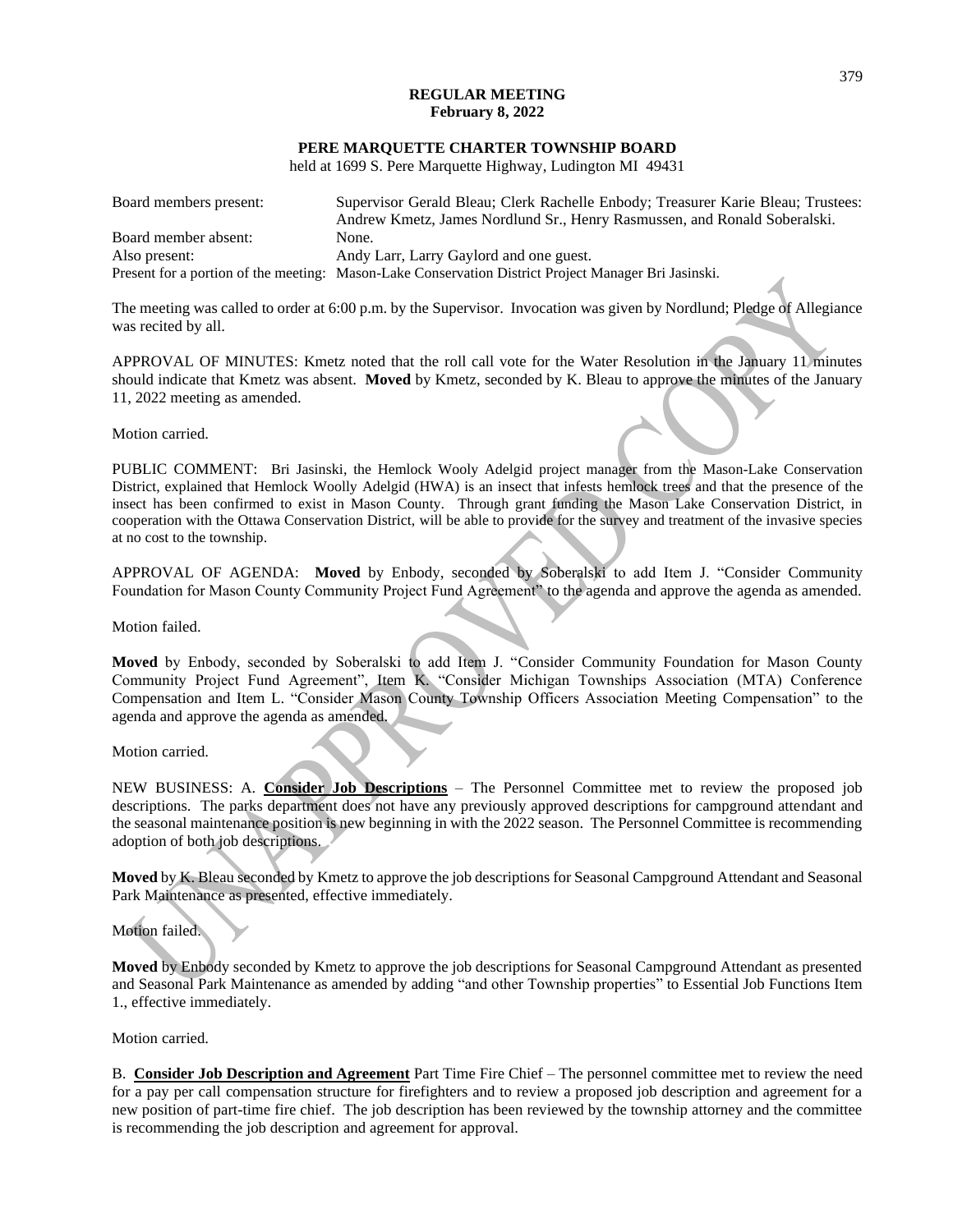**Moved** by K. Bleau seconded by Nordlund to approve the Job Description and Agreement for Part Time Fire Chief between the Township and Lawrence Gaylord as presented, effective March 1, 2022 – December 31, 2023.

Motion carried.

C. **Consider Amendment to Compensation Schedule** – **Moved** by K. Bleau seconded by Kmetz to amend the Compensation Schedule by adding the Part Time Fire Chief hourly rate beginning March 1, 2022 and adding a Fire Department Pay Per Call compensation schedule. The changes to the Compensation Schedule are as follows:

| <b>Elected Officials, Appointed Officials and Employees</b> |          | Year    | Year    | Year    |
|-------------------------------------------------------------|----------|---------|---------|---------|
|                                                             |          | 2022    | 2023    | 2024    |
| Fire Chief (beginning March 1, 2022)                        | Per hour | \$25.00 | \$25.00 | No rate |

 **Fire Department Firefighters (paid quarterly**) HIRE DATE PRIOR TO FEBRUARY 1, 2022; Fire Chief paid hourly beginning March 1, 2022 per Agreement.

## **Fire Department Officer Premiums (paid quarterly)**

| Chief (to be pro-rated $1/1/22 - 2/28/22$ per agreement) | <b>Before</b> | \$2,792.00  | \$2,860.00 | \$2,916.00 |
|----------------------------------------------------------|---------------|-------------|------------|------------|
|                                                          | <i>3/1/22</i> | (pro-rated) | \$0.00     | No rate    |
| Chief                                                    | After         |             |            |            |
|                                                          | <i>3/1/22</i> | \$0.00      | \$0.00     | No rate    |

# **Fire Department Pay Per Call (paid monthly): HIRE DATE AFTER FEBRUARY 1, 2022**

| First hour Senior Firefighter       | \$40.00 |  |
|-------------------------------------|---------|--|
| First hour Probationary Firefighter | \$20.00 |  |
| Each additional hour                | \$20.00 |  |
| Business meeting (per occurrence)   | \$50.00 |  |
| Training Meeting (per occurrence)   | \$75.00 |  |

Motion carried.

D. **Consider Amending the 2022 Township Board Meeting Schedule** – The board discussed changing the 2022 board meeting start time from 5:30 p.m. to 4:00 p.m.

**Moved** by Enbody seconded by Soberalski to amend the 2022 Township Board Meeting Schedule to change the meeting start time for all meetings to begin at 4:00 p.m. for the remainder of the meetings in 2022.

Motion carried.

E. **Consider Zoning Board of Appeals Resignation and Appointment** – Board members reviewed resignation correspondence from ZBA member Juan Rodriguez.

**Moved** by Enbody, seconded by Soberalski to accept the letter of resignation from Zoning Board of Appeals member Juan Rodriguez, effective immediately.

Motion carried.

**Moved** by Soberalski, seconded by Nordlund to appoint Edmund Wagner as a member of the Zoning Board of Appeals for the remainder of the term ending December 31, 2024.

Motion carried.

F. **Consider Appointment to the Architectural Control Committee** – The First Street Business Park and Pere Marquette Industrial Park Restrictive Covenants establish the Architectural Control Committee membership consisting of four members being the Township Supervisor, the Building Inspector, one member of the Township Planning Commission and one Township Board Trustee. The committee members are nominated by the Township Supervisor and approved by the Township Board. The committee members are reviewed confirmed each year with the annual board and committee appointments.

380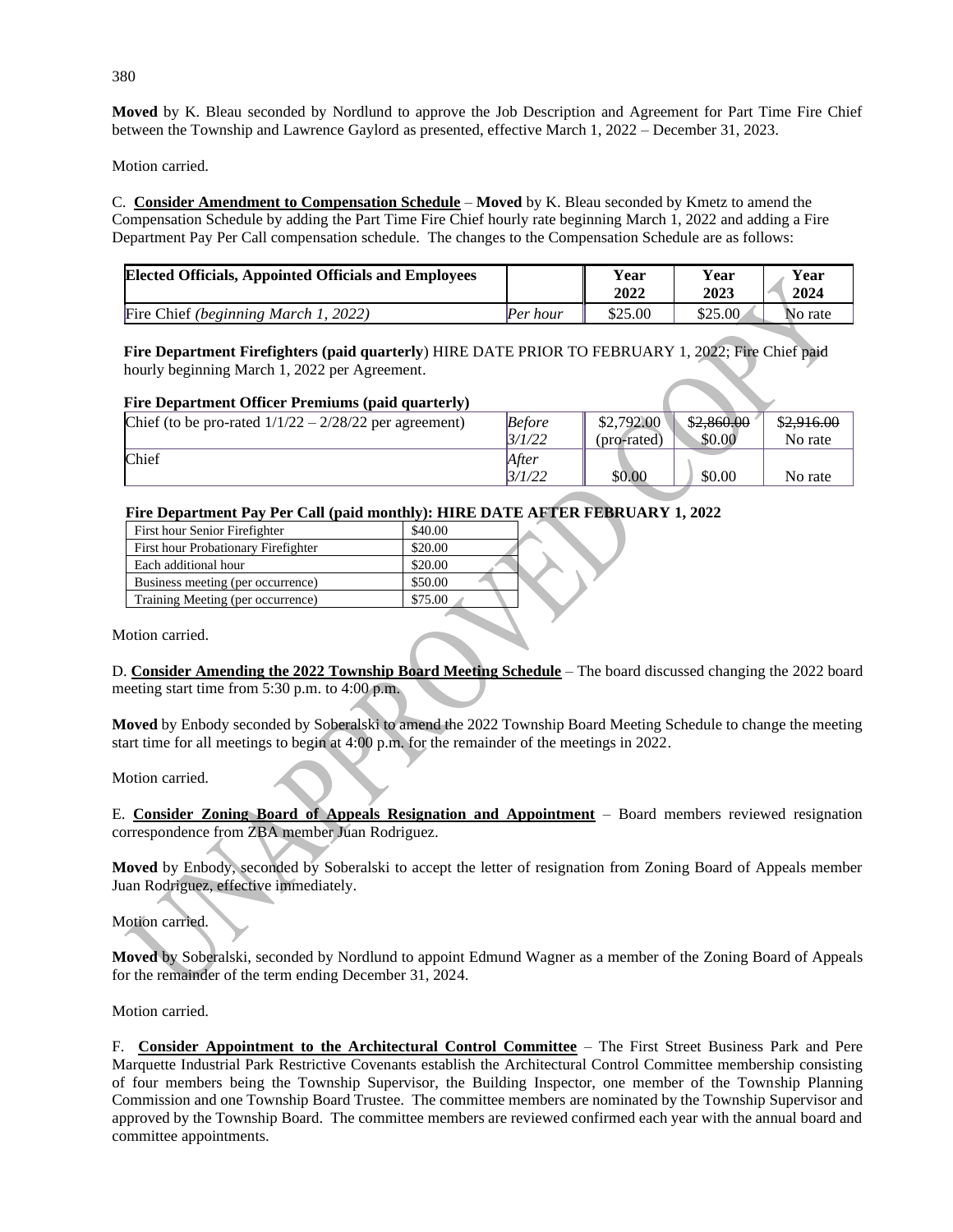**Moved** by Soberalski, seconded by Rasmussen to appoint Planning Commission member Deborah DelZoppo as a member of the Architectural Control Committee.

Motion carried.

G. **Consider Fee Waiver for Land Division Application Fee** – The Mason County Road Commission submitted an Application for Land Division for the purpose of the development of a new access road from South Jebavy Drive to South Pere Marquette Highway. The road project is a collaborative project between the Township and the Road Commission.

**Moved** by Rasmussen seconded by Nordlund to approve a waiver of the Land Division Application Fee for the Mason County Road Commission in the amount of \$200.00 for parent parcel #53-010-013-300-005-00 for the development of a new access road within the township.

Motion carried.

H. **Consider Access Road Project Engineering Fees** – The Mason County Road Commission is pursuing the development of an access road between the US 10 and Jebavy Drive intersection and South Pere Marquette Highway. A groundwater investigation was conducted as a part of the project. The road project is a collaborative effort between the Mason County Road Commission and Pere Marquette Charter Township.

**Moved** by Kmetz seconded by Rasmussen to approve the amount of \$6,783.65, which represents 50% of the \$13,567.30 total engineering costs, for the development of a new access road between South Jebavy Drive and South Pere Marquette Highway.

Motion carried.

I. **Consider Survey and Treatment Agreement** – Board members reviewed the agreement between the Township, the Mason Lake Conservation District and Ottawa Conservation district for the survey and treatment of Hemlock Woolly Adelgid (HWA). There is no cost to the township for the survey or treatment as the costs are covered by a grant received by the conservation district(s).

**Moved** by K. Bleau seconded by Enbody to approve the Landowner Agreement Form for survey and Treatment of Hemlock Woolly Adelgid, located at Memorial Tree Park, 1550 N. Washington Avenue, Parcel #'s 53-010-002-300- 001-00 and to authorize the Supervisor to sign the Agreement on behalf of the Township.

Motion carried.

J. **Consider Community Foundation for Mason County Community Project Fund Agreement** (added) – Board members reviewed the Community Foundation for Mason County Community Project Agreement. The agreement allows the Community Foundation to accept gifts and other deposits designated for the Pere Marquette Conservation Park Development Fund to support the development of the Pare Marquette Conservation Park. The Agreement will remain in force until December 31, 2027 and may be renewed annually thereafter. The township attorney has reviewed and approved the agreement.

**Moved** by Soberalski seconded by Kmetz to approve the Community Foundation for Mason County Community Project Fund Agreement and to authorize the Supervisor to sign the Agreement on behalf of the Township.

## Motion carried.

K. **Consider Michigan Townships Association Conference Compensation** (added) – Board members discussed MTA Annual Conference Compensation for trustees for the 2022 Annual Conference in April.

**Moved** by Rasmussen, seconded by Nordlund to establish the 2022 compensation for trustees for conferences and/or trainings at \$100.00 per day.

Motion carried.

L. **Consider Mason Count Township Officers Association Meeting Compensation** (added) – Board members discussed trustee compensation for the quarterly Mason County Township Officers Association meeting(s).